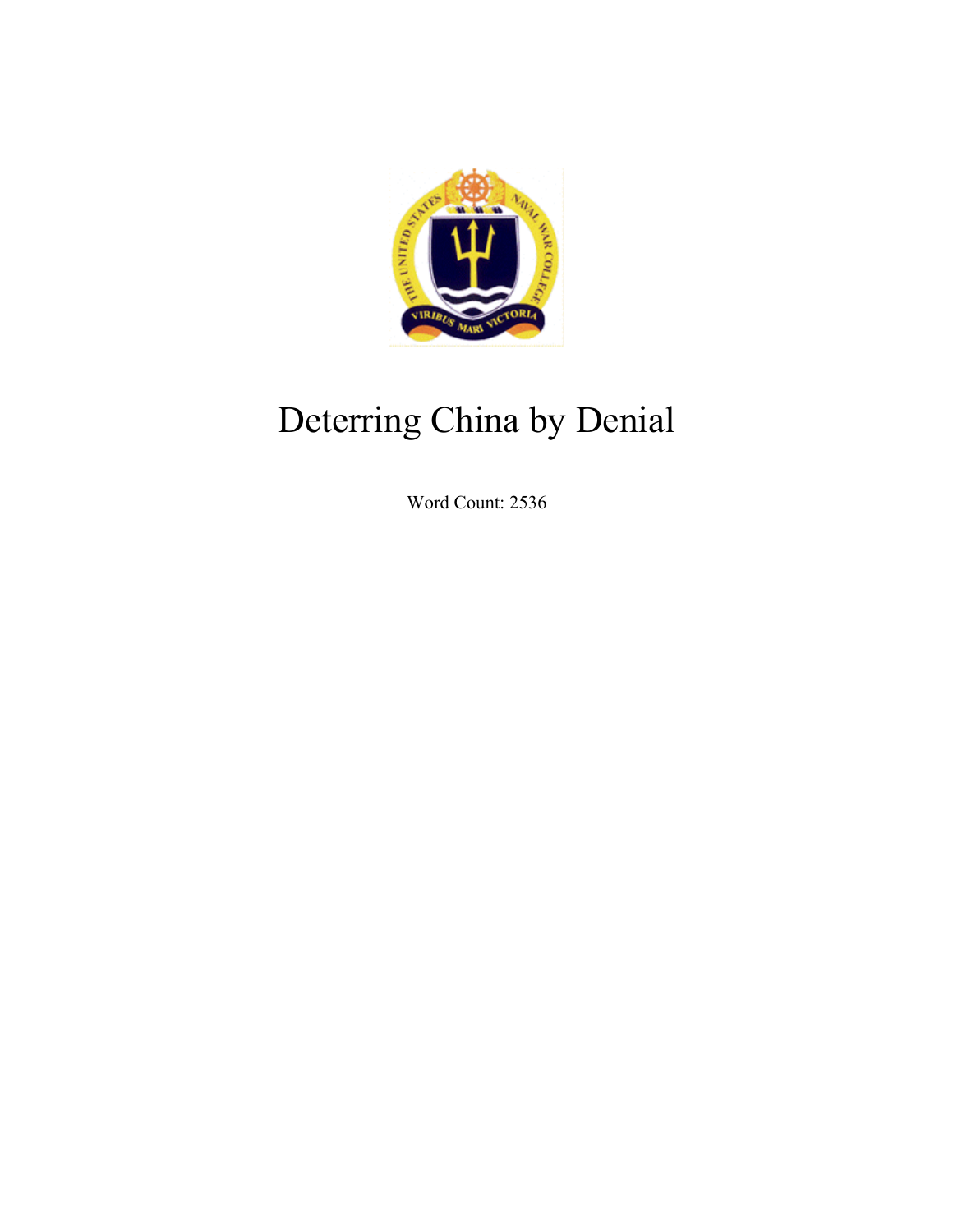## **REPORT DOCUMENTATION PAGE** *Form Approved Form Approved CMB No. 0704-01.*

*OMB No. 0704-0188*

Public reporting burden for this collection of information is estimated to average 1 hour per response, including the time for reviewing instructions, searching existing data sources, gathering and maintaining the data nee **1. REPORT DATE** *(DD-MM-YYYY)* 2. 08DEC2020 **2. REPORT TYPE** FINAL **3. DATES COVERED** *(From - To)* N/A **4. TITLE AND SUBTITLE 5a. CONTRACT NUMBER** N/A Deterring China by Denial **5b. GRANT NUMBER** N/A **5c. PROGRAM ELEMENT NUMBER** N/A **6. AUTHOR(S) 5d. PROJECT NUMBER** N/A LCDR Sean Margot **5e. TASK NUMBER** N/A **5f. WORK UNIT NUMBER** N/A **7. PERFORMING ORGANIZATION NAME(S) AND ADDRESS(ES) AND ADDRESS(ES) 8. PERFORMING ORGANIZATION REPORT NUMBER** Writing & Teaching Excellence Center Naval War College 686 Cushing Road Newport, RI 02841-1207 N/A **9. SPONSORING/MONITORING AGENCY NAME(S) AND ADDRESS(ES)** N/A **10. SPONSOR/MONITOR'S ACRONYM(S)**  N/A **11. SPONSOR/MONITOR'S REPORT N 11. SPONSOR/MONITOR'S REPORT NUMBER(S)** N/A **12. DISTRIBUTION / AVAILABILITY STATEMENT** Distribution Statement A: Approved for public release; Distribution is unlimited. **13. SUPPLEMENTARY NOTES** A paper submitted to the faculty of the NWC in partial satisfaction of the requirements of the curriculum. The contents of this paper reflect my own personal views and are not necessarily endorsed by the NWC or the Department of the Navy.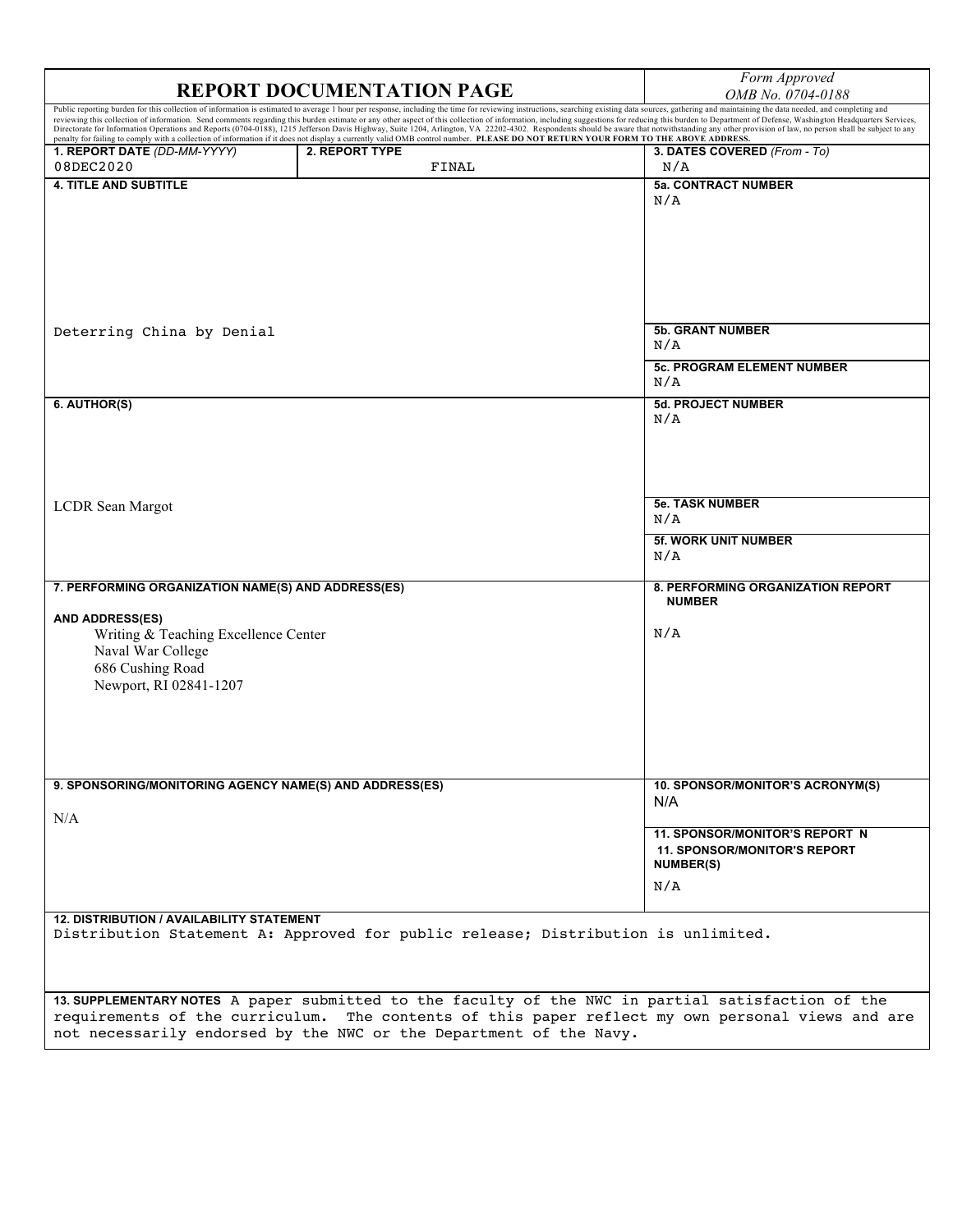#### **14. ABSTRACT**

**This paper proposes that the United States pursue a deterrence by denial strategy to persuade Beijing that it cannot achieve its revisionist objectives through aggression and coercion. Drawing inspiration from the theory of Archipelagic Defense and China's own Anti-Access Area Denial strategies, the**  paper explores the Chinese concept of deterrence and proposes military and economic objectives to influence China's rise is integrated into the **international rule-based order.**

### **15. SUBJECT TERMS (Key words)**

China, Deterrence, Archipelagic Defense, EABO

| <b>16. SECURITY CLASSIFICATION OF:</b> |                                    |                              | <b>17. LIMITATION</b> | <b>18. NUMBER</b> | <b>19a. NAME OF RESPONSIBLE PERSON</b>                             |
|----------------------------------------|------------------------------------|------------------------------|-----------------------|-------------------|--------------------------------------------------------------------|
|                                        |                                    |                              | <b>OF ABSTRACT</b>    | <b>OF PAGES</b>   | Director, Writing Center                                           |
| a. REPORT<br>UNCLASSIFIED              | <b>b. ABSTRACT</b><br>UNCLASSIFIED | c. THIS PAGE<br>UNCLASSIFIED | N/A                   |                   | 19b. TELEPHONE NUMBER (include area<br>code)<br>$401 - 841 - 6499$ |

**Standard Form 298 (Rev. 8-98)**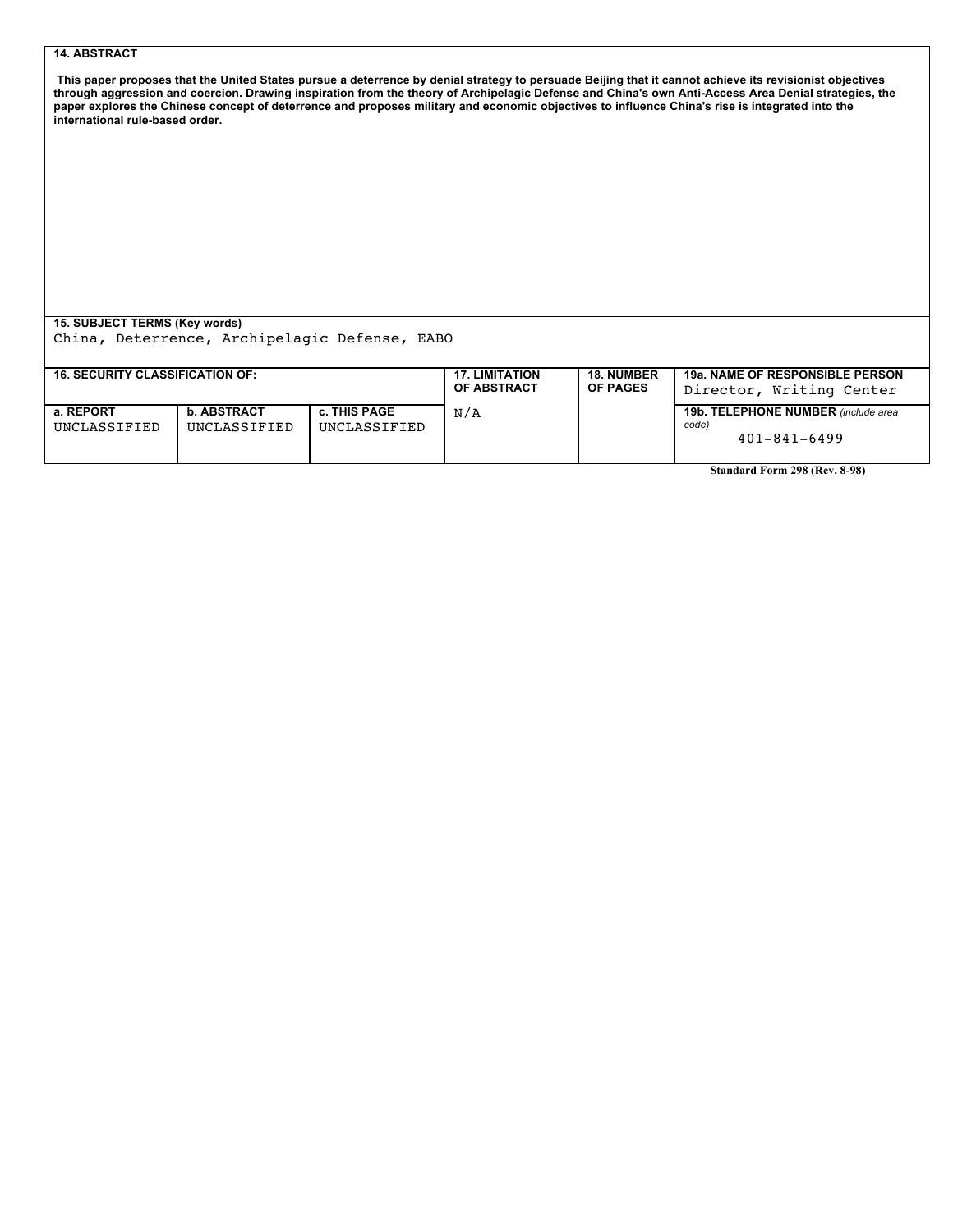The Chinese have deftly taken advantage of the engagement and cooperation of democratic societies and the U.S.-led world order to pursue a comprehensive, zero-sum strategy in which no form of competition or conflict is off limits, and yet no individual action is likely to generate a response. Enacting the advice of former Paramount Leader Deng Xiaoping, China has succeeded in "hiding their capabilities, and biding their time"<sup>1</sup> to the point they currently possess the military and economic clout to vie for dominance of the western Pacific.

The fact that the United States possesses sufficient nuclear strength to cause unacceptable damage to any adversary is beyond reproach.<sup>2</sup> However, in the current geopolitical environment in which an increasingly assertive China seeks to replace the U.S. as the world's leading power by incremental exploitation and undermining of international norms, traditional Cold War era deterrence by punishment strategies are neither credible nor warranted. Chinese coercive actions across the whole of government are easily misconstrued as threats against separate nations, ideas, and organizations where the credibility and will of U.S. external deterrence is easily questioned. Viewed collectively, however, the Chinese pattern of behavior represents a direct challenge to primary U.S. interests from which our commitment must not be doubted.

Fortunately, turnabout is fair play in strategy, $3$  and the Chinese are not invulnerable to elements of their own practices. Specifically, an anti-access, area-denial (A2/AD) strategy can be employed by the United States and allies to regain the initiative in the western Pacific and establish a *deterrence by denial* posture to convince Beijing that it cannot achieve its revisionist

 

<sup>&</sup>lt;sup>1</sup> Friedberg, A. L. (2020, September/October). An Answer to Aggression: How to Push Back Against Beijing.

Foreign Affairs. Retrieved December 01, 2020, from https://www.foreignaffairs.com/print/node/1126380<br><sup>2</sup> Erickson, A. S. (2013, December 16). Deterrence by Denial: How to Prevent China From Using Force. The National Interest. Retrieved December 01, 2020, from https://nationalinterest.org/commentary/war-china-two-can-<br>play-the-area-denial-game-9564

Yoshihara, T., & Holmes, J. R. (2018). Red Star Rising over the Pacific: China's Rise and the Challenge to U.S. Maritime Strategy (Second ed.). Annapolis, Maryland: Naval Institute Press, pp. 303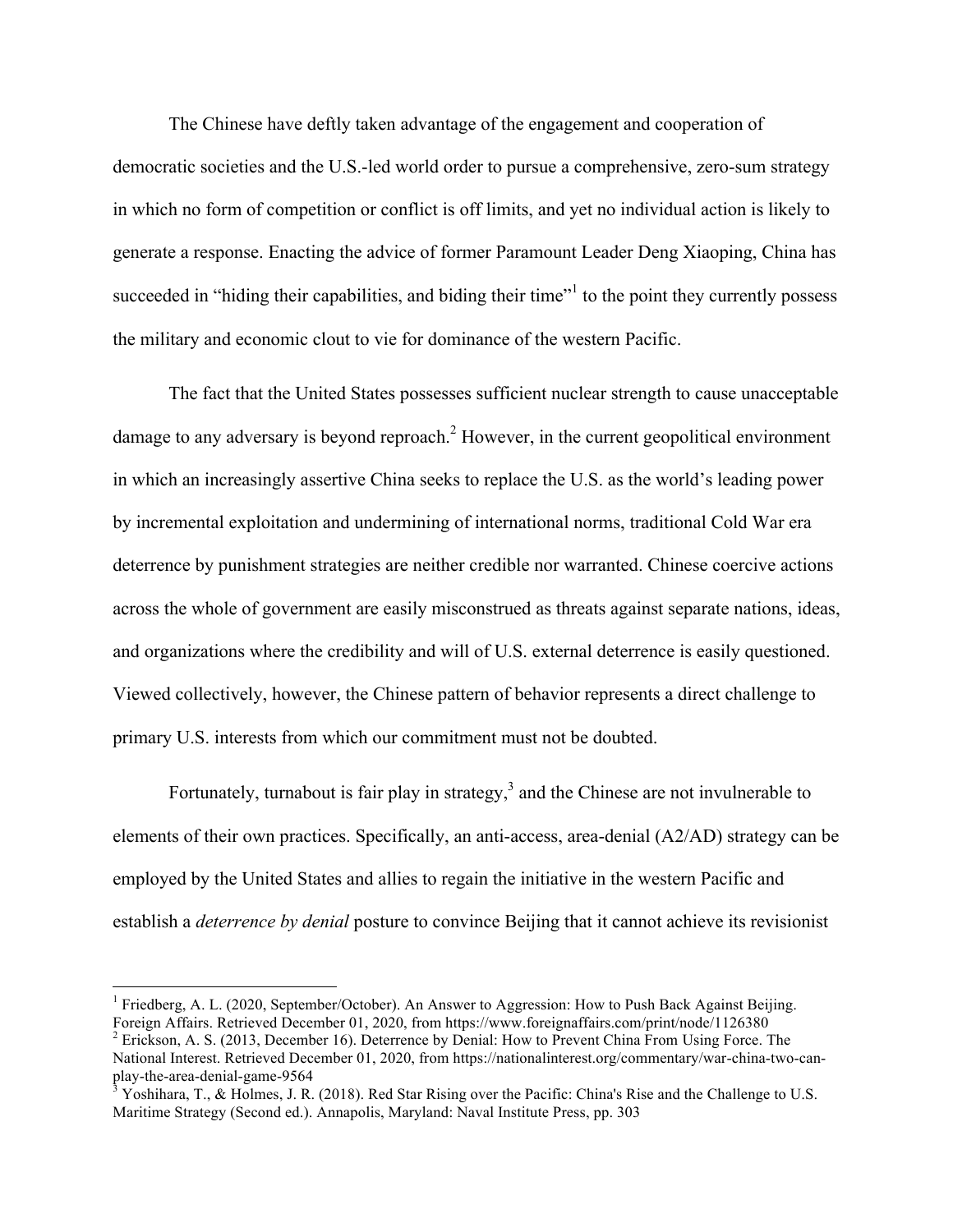objectives through aggression and coercion. U.S. INDOPACOM should lead a multi-national effort to implement an active Archipelagic Defense<sup>4</sup> strategy in key areas of the first island chain as part of a wide-spectrum, whole-of-government approach to protect, reenforce, and renew keystone institutions and norms throughout the world.

#### **Military Deterrence by Denial – Archipelagic Defense**

<u> 1989 - Johann Barn, mars eta bat erroman erroman erroman erroman erroman erroman erroman erroman erroman err</u>

Gazing outward from Beijing, Chinese strategists see the first island chain as a geographical barricade "obstructing their access to the ocean"<sup>5</sup>. Securing unencumbered passage through this maritime barrier is integral to Chinese economic, diplomatic, and military goals; and therefore the United States should develop an air and sea denial capability designed to reinforce first island chain nations to prevent China's ability to breakthrough and mount effective offensive operations.

The island chain consists of hundreds of land features where even the most expansive gaps fall within the range rings of relatively simple and inexpensive weapons systems, creating an opportunity to leverage U.S., allied, and partner ground forces in an otherwise Navydominated theater. The strategy of Archipelagic Defense – coined by American strategist Andrew Krepinevich – and its series of A2/AD-inspired detachments, consisting of small, highly mobile, expeditionary ground forces equipped with vehicle-launched surface-to-air and anti-ship missiles presents several opportunities to thwart and deter Chinese objectives through deterrence by denial. Within the Archipelagic Defense construct, combined ground forces are employed to complement and enhance finite U.S. air and naval forces, freeing them to conduct specialized

<sup>4</sup> Krepinevich, A. F. (2015, March/April). How to Deter China: The Case for Archipelagic Defense. Foreign Affairs. Retrieved December 01, 2020, from https://www.foreignaffairs.com/articles/china/2015-02-16/how-deter-china 5 Yoshihara, T., & Holmes, J. R. Red Star Rising over the Pacific, pp. 79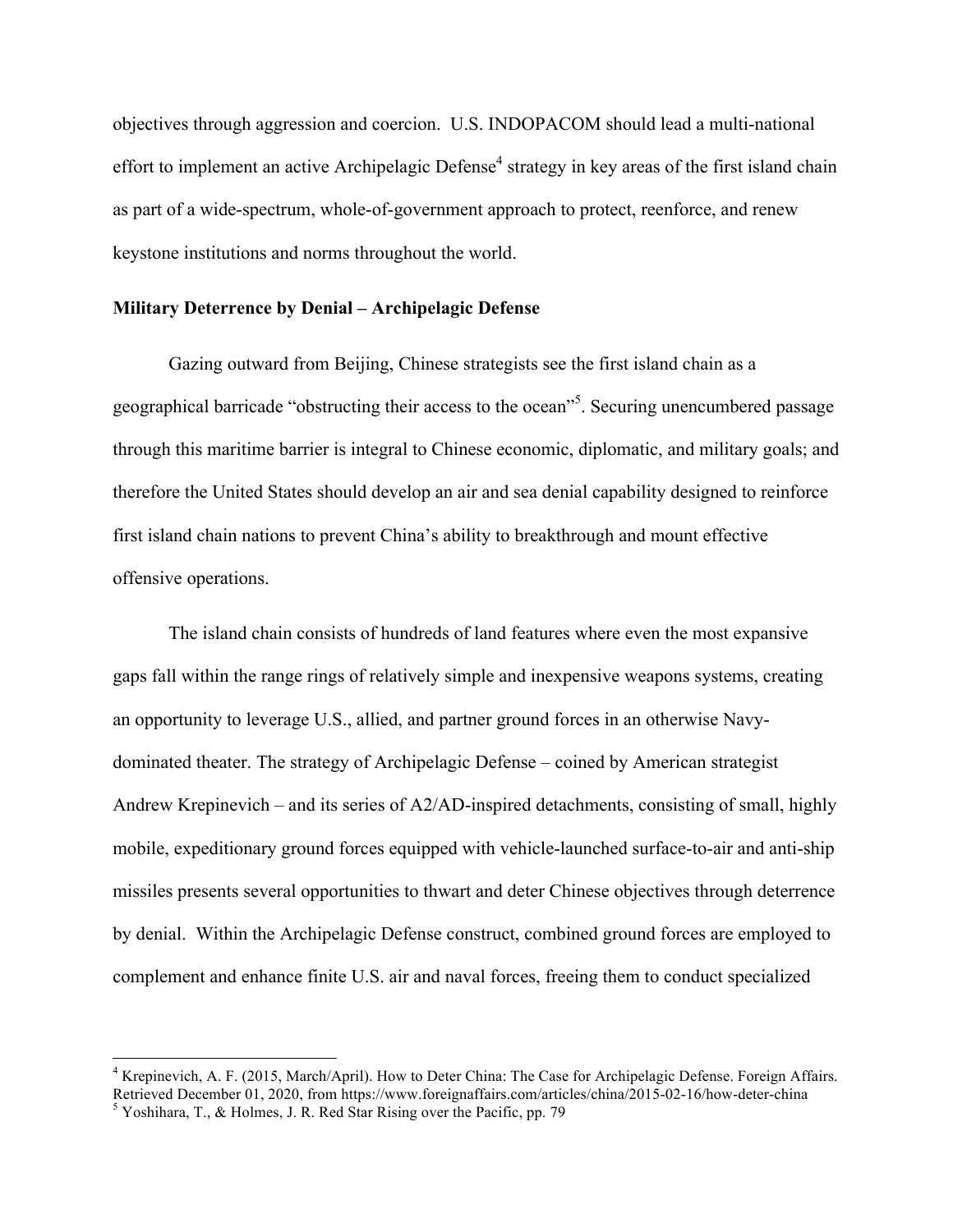missions and to serve as a mobile reserve capable of rapidly concentrating force to "defend a threatened link in the chain."<sup>6</sup>

Within the vast western Pacific and its countless islands, there are three primary geographic objectives that form the foundation of an archipelagic deterrence by denial strategy. First, at the southern extremity of the first island chain is the Strait of Malacca, the world's busiest maritime chokepoint, less than two miles across at its narrowest point, and through which as much as 80% of China's petroleum energy supplies pass.<sup>7</sup> Control of this strategic chokepoint, or at least the ability to deny its access to the People's Liberation Army Navy (PLAN) provides a potent lever for either deterring or escalating tensions in the South China Sea. Secondly, shoring up disputed islands in the East and South China Seas which have yet to be occupied by China and fall squarely within a regional country's internationally recognized territorial claim such as the Japanese Senkakus, Taiwan's Pratas, Philippine islands in the Luzon Strait, and Indonesia's Natuna islands are opportunities to preempt Chinese expansion and build a common coalition with South East Asian nations while laying claim astride key chokepoints and sea lines of communication. And finally, while by far the most geopolitically sensitive element of the first island chain, Taiwan represents key terrain to a successful Archipelagic Defense strategy. During World War II, Admiral King described Taiwan as "the cork in the bottle of the South China Sea."<sup>8</sup> Today, democratic Taiwan is not only a symbolic stick in the eye of the Chinese Communist Party's aspirations for rejuvenation and reunification, but also serves as a geographically strategic waypoint permitting access to the open ocean and southern lines of

<sup>6</sup> Krepinevich, A. F. How to Deter China

<sup>7</sup> Hamzah, B. A. (2017, March 13). Alleviating China's Malacca Dilemma. Retrieved December 01, 2020, from https://isdp.eu/alleviating-chinas-malacca-dilemma/<br><sup>8</sup> Yoshihara, T., & Holmes, J. R. Red Star Rising over the Pacific, pp. 200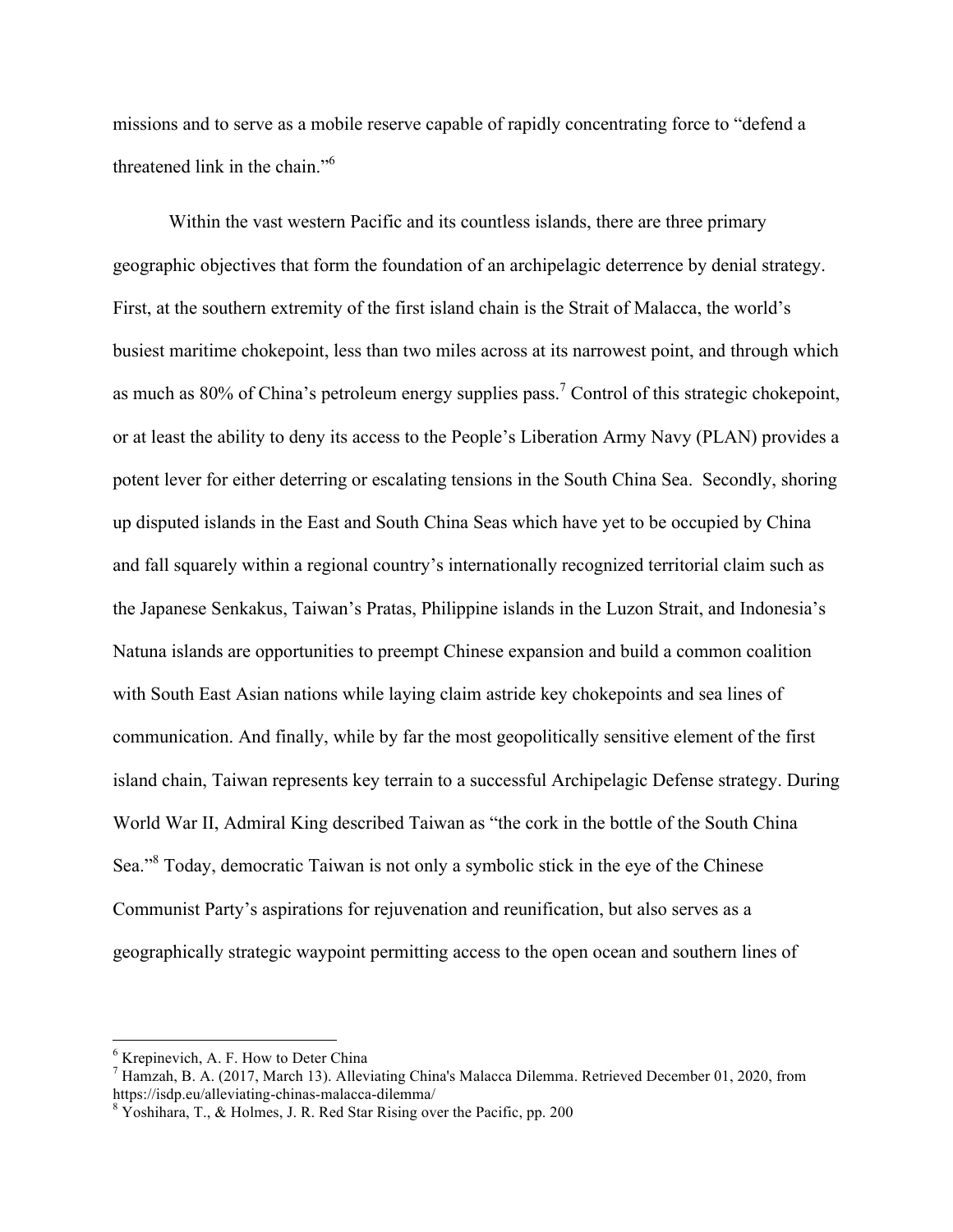communication critical to defense of both Japan and Korea $\degree$ . Additionally, Taiwan possesses advanced manufacturing technology that China covets to help accelerate its economic and military progress.<sup>10</sup> Technology will likely underpin all aspects of future strategic competition between China and the United States, and the reliance of international advanced semi-conductor supply chains on Taiwan represents a strategically significant critical vulnerability.

The U.S. military has already taken strides to align forces with a deterrence by denial strategy, most notably exemplified by the recent announcement by Secretary of the Navy Braithwaite that the Navy would establish a new U.S. First Fleet, "perhaps out of Singapore… in the crossroads between the Indian and Pacific oceans…[where] it can provide a much more *formidable deterrence*." The formation of a new fleet centered on the Strait of Malacca sends a clear message to China and will likely be met with considerable pushback from Beijing. By reemphasizing the Chinese "Malacca Dilemma", First Fleet will not only counterbalance China's westward expansion, but also impose costs and potentially encourage overextension as China will need to establish alternative reliable energy pathways and infrastructure through "some of the least stable and productive regions of the world."<sup>11</sup>

Additionally, U.S. Marine Corps Commandant General Berger's *Force Design 2020*  document calls for substantial cuts and reprioritization to align the force with the National Defense Strategy to "support a naval strategy in the Pacific that is focused around China."<sup>12</sup> A significant element of the restructuring will be a reinterpretation of the service's Pacific islandhopping roots with a new Expeditionary Advanced Base Operations (EABO) concept in which

 $9$  Yoshihara, T., & Holmes, J. R. Red Star Rising over the Pacific, pp. 296

<sup>&</sup>lt;sup>10</sup> Friedberg, A. L. An Answer to Aggression<br><sup>11</sup> Yoshihara, T., & Holmes, J. R. Red Star Rising over the Pacific, pp. 303<br><sup>12</sup> Forsling, C. (2020, December 02). Why The Marine Corps Is Changing To Be Ready For Future Fi China. Retrieved December 05, 2020, from https://taskandpurpose.com/analysis/marine-corps-force-design-changes/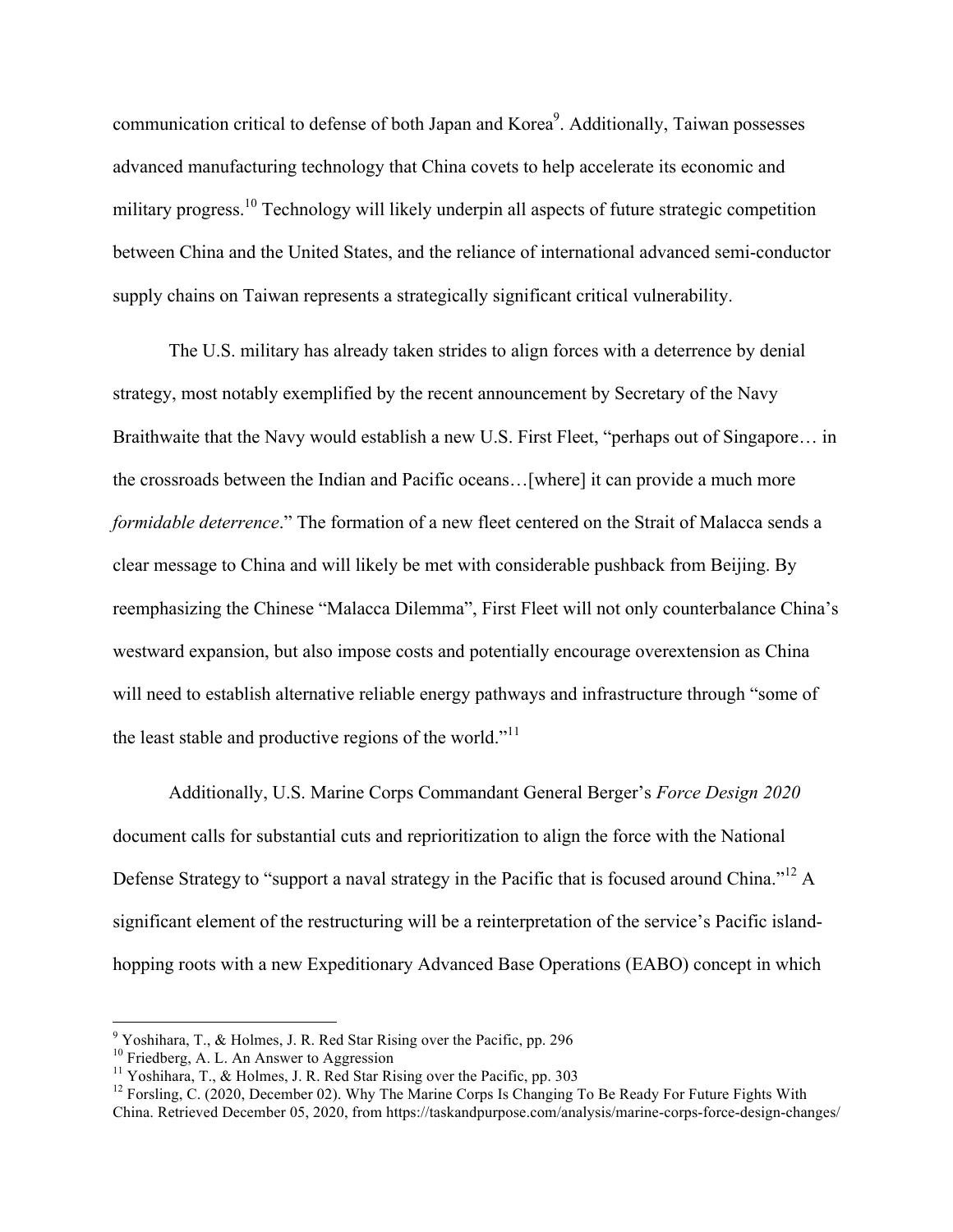Marines will seize "islands in the Pacific to serve as bases from which to strike the enemy."<sup>13</sup> This concept turns the World War II relationship between Marines and Navy forces on its head – deploying mobile, self-sustaining ground forces to compliment naval maneuver, rather than anchoring naval forces in support of prolonged ground invasions. Such a paradigm shift will serve to enable effective dynamic force employment and distributed maritime operations within the increasingly intelligence, surveillance, and reconnaissance (ISR)-saturated first and second island chains.

Lastly, in mid-November 2020 a U.S. destroyer conducted the first-ever interception of an inter-continental ballistic missile (ICBM) with a Standard Missile 3 Block IIA (SM-3 IIA), representing a game-changing counter to adversary conventional and nuclear strike capabilities. The capability is a welcome buck to the ongoing trend of one-sided Chinese missile dominance in the theater and is particularly significant as a potential threat to the Chinese PLA's premier A2/AD "Assassin's Mace" weapons – the DF-21 and DF-26 "carrier killer" anti-ship ballistic missiles (ASBM). The technological demonstration's deterrence message is made even more poignant by the joint development of the system between the U.S. and first island chain ally, Japan.

Most importantly, American "skin in the game" deployed alongside multiple Association of Southeast Asian Nations (ASEAN) and other foreign partners expresses the U.S.'s long-term commitment to the INDOPACOM theater. Properly executed, an Archipelagic Defense strategy will give pause to Chinese decision makers to the risks and costs of their actions, slow momentum towards conflict, reassure regional allies, and – should deterrence fail – impose

<sup>&</sup>lt;sup>13</sup> Forsling, C. Why The Marine Corps Is Changing To Be Ready For Future Fights With China.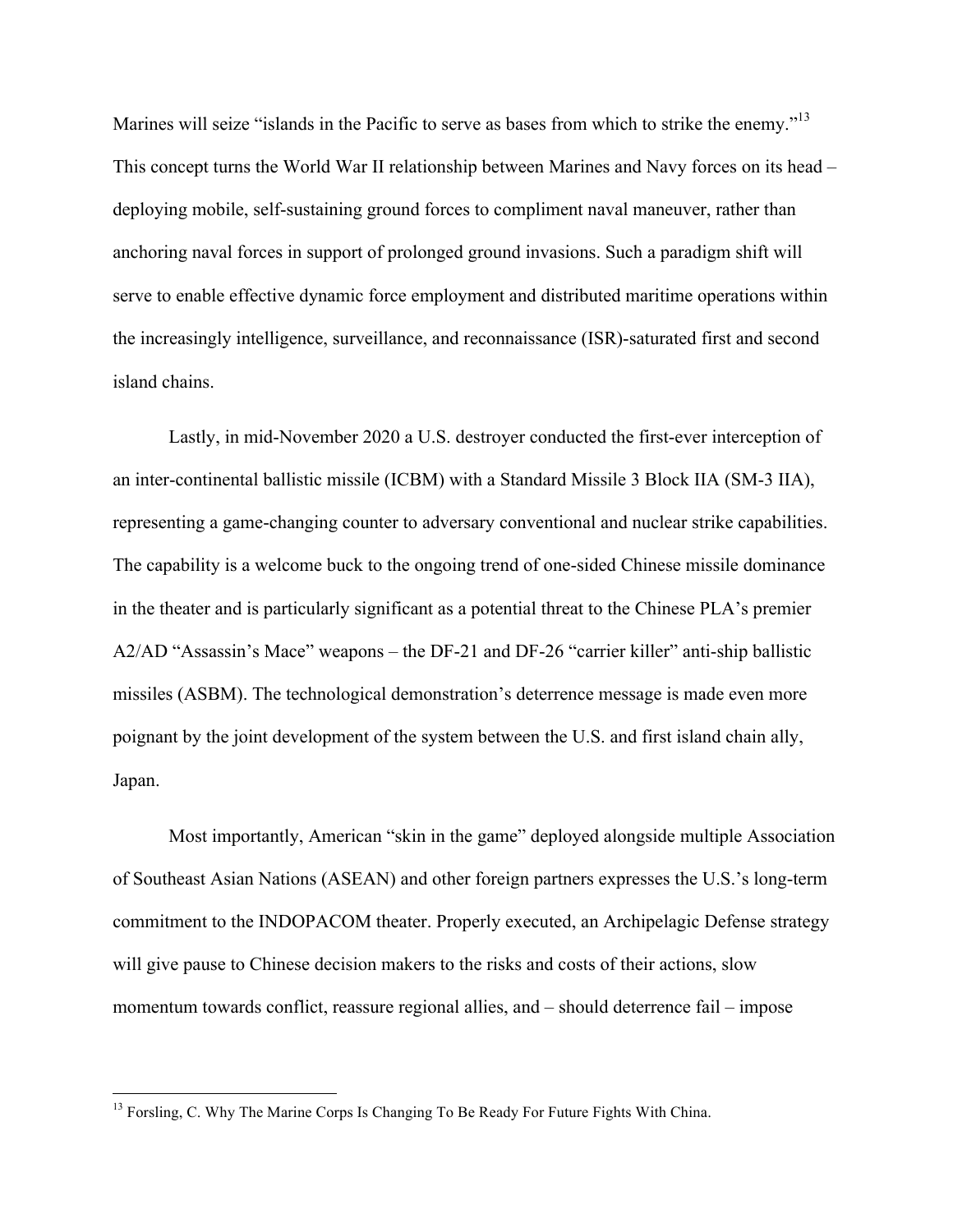operational costs and buy time for reinforcements to arrive in theater.<sup>14</sup> In the face of a determined Chinese offensive, these forces would likely represent the equivalent of a modern day Fulda Gap "speed bump"; however, the mere presence of such tripwires emplaced across the Chinese periphery will convey to Beijing and neighboring states that China's illegitimate expansion will no longer be met with negligible resistance.

#### **Response to Chinese "Conceptual Envelopment "**

In his recent book, *The Dragons and the Snakes*, renown Western military strategist David Kilcullen describes the Chinese modern approach to warfare as "conceptual envelopment" through "horizontal maneuver" in which war is expanded beyond the use of force, to include military, trans-military, and non-military spheres encompassing everything from nuclear war down to seemingly benign issues like natural resources and pharmaceuticals as theaters of conflict.<sup>15</sup> By broadening the spectrum of conflict beyond the bandwidth and capacity of the United States and its allies to recognize, let alone address, <sup>16</sup> China's envelopment strategy has managed to expand influence and attempt to "reshape international norms in line with its own illiberal, authoritarian preferences."<sup>17</sup> While the breakneck speed of Chinese military, particularly naval, modernization over the past two decades has preoccupied many Western defense analysts with flashbacks of Germany's shipbuilding efforts in the leadup to World War I, in many ways, China's military rise has also served to distract from their efforts to undermine the U.S.-led international order that has underwritten the peace and stability of the last seventy years.

<sup>&</sup>lt;sup>14</sup> Yoshihara, T., & Holmes, J. R. Red Star Rising over the Pacific, pp. 304-305<br><sup>15</sup> Kilcullen, D. (2020). The Dragons and the Snakes: How the Rest Learned to Fight the West. New York, NY:<br>Oxford University Press, pp. 2

<sup>&</sup>lt;sup>16</sup> Kilcullen, D. The Dragons and the Snakes, pp. 244 <sup>17</sup> Friedberg, A. L. An Answer to Aggression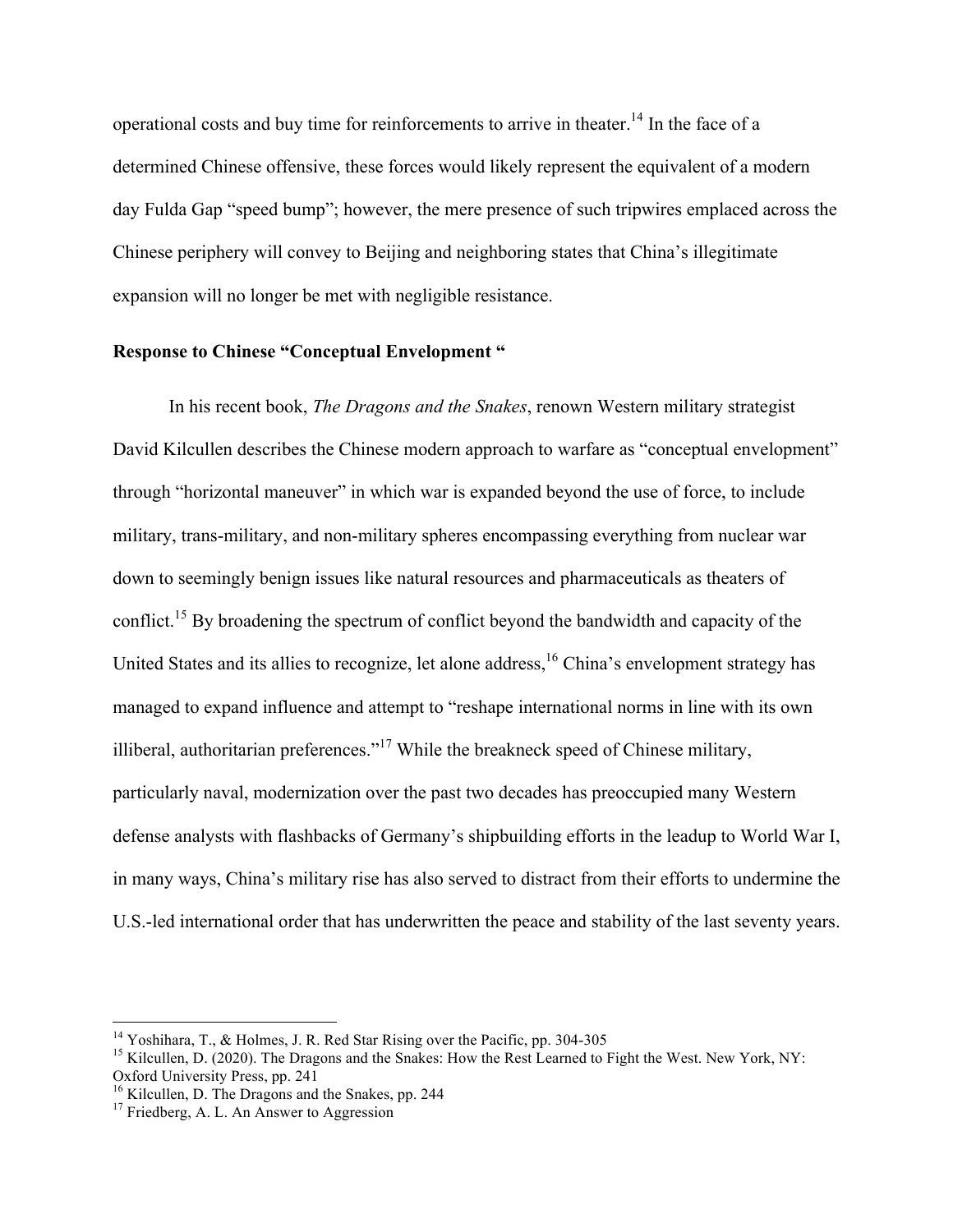Once again, the appropriate U.S. response should be primarily defensive, designed to deny the Chinese Communist Party's (CCP) objectives and convince them of the futility of their revisionist strategy by bolstering the foundational international norms that China seeks to erode.

On the economic front, Beijing's problematic practices of rampant intellectual property theft, government subsidies of state owned enterprises (SOEs), restricted access to Chinese markets, and "civil-military fusion" mean that it can no longer be naively treated as a good faith trading or intellectual research partner.<sup>18</sup> Western openness and cooperative policies have given China an unfair advantage and have only served to transfer wealth and influence at their own expense. The U.S. should also highlight the predatory lending practices associated with China's Belt and Road Initiative (BRI) and simultaneously hold Beijing accountable for its transgressions and investments while ensuring that international institutions and non-government organizations are able to supply relief to the citizens of distressed and victimized countries.

In the informational and technological realms, the U.S. and its allies must restrict the role of Chinese companies in supplying next generation information technology (IT) infrastructure and collecting citizen's personal information.<sup>19</sup> And yet, the West should not simply block the spread of Chinese technology, they must offer a competitive and viable alternative – something the U.S. has utterly failed to do on the topic of Fifth Generation (5G) mobile infrastructure. The international proliferation of Chinese-developed authoritarian-enabling domestic surveillance "Smart City" technologies should also be curtailed and countered by supplying inexpensive and accessible work arounds that enable free speech such as end-to-end encrypted messaging apps and satellite internet connectivity. The impending emergence of worldwide satellite internet

 

<sup>&</sup>lt;sup>18</sup> Ibid<br><sup>19</sup> Friedberg, A. L. An Answer to Aggression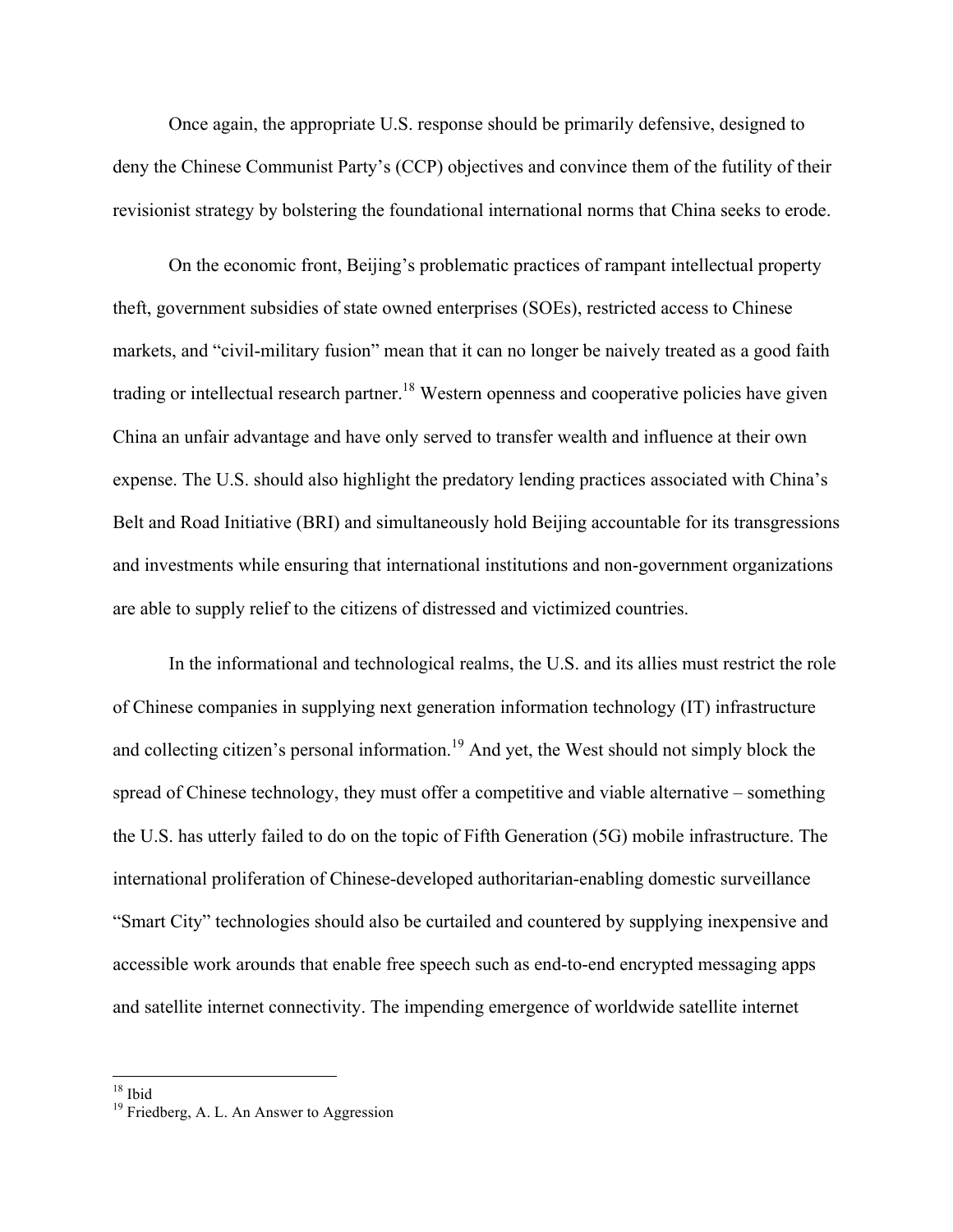providers such as SpaceX's Starlink and Amazon's Kuiper, present intriguing opportunities to counter Chinese censorship and information operations by circumventing the Chinese "Great Firewall<sup> $20$ </sup> to provide a platform and amplify the voices of political dissidents and human rights violation victims within China. Finally, we should also recognize the large investments China has made in new technologies and sectors like quantum computing, green energy, 5G, hypersonic weaponry, and machine learning/artificial intelligence. Many of these technologies have the potential to be disruptive and will likely have a steep "first mover" bias that puts their developers at a notable advantage.

#### **Conclusion**.

The Chinese term most closely translated to the Western concept of deterrence is *weishe* 21. Authoritative Chinese military sources including the Chinese PLA textbook *The Science* 

*of Military Strategy* note that *weishe* serves two distinct roles – "to dissuade the opponent from doing something" and to "*persuade the opponent what ought to be done*." Thus, the Chinese conception of deterrence differs subtly, yet significantly from Western theory in that it embodies both deterrence as well as *compellence*. Furthermore, in the Chinese view, "strategic deterrence, involves all the components of "comprehensive national power." These include military forces, economic power, diplomatic influence, scientific and technological capabilities, and even political and cultural unity."22

<sup>&</sup>lt;sup>20</sup> Ibid<br><sup>21</sup>Cheng, D. (1st quarter 2011). Chinese Views on Deterrence. Joint Force Quarterly, (60), 92-94. Retrieved December 01, 2020, from http://www.dtic.mil/doctrine/jfq/jfq-60.pdf<sup>22</sup> Cheng, D. Chinese Views on Deterrence.